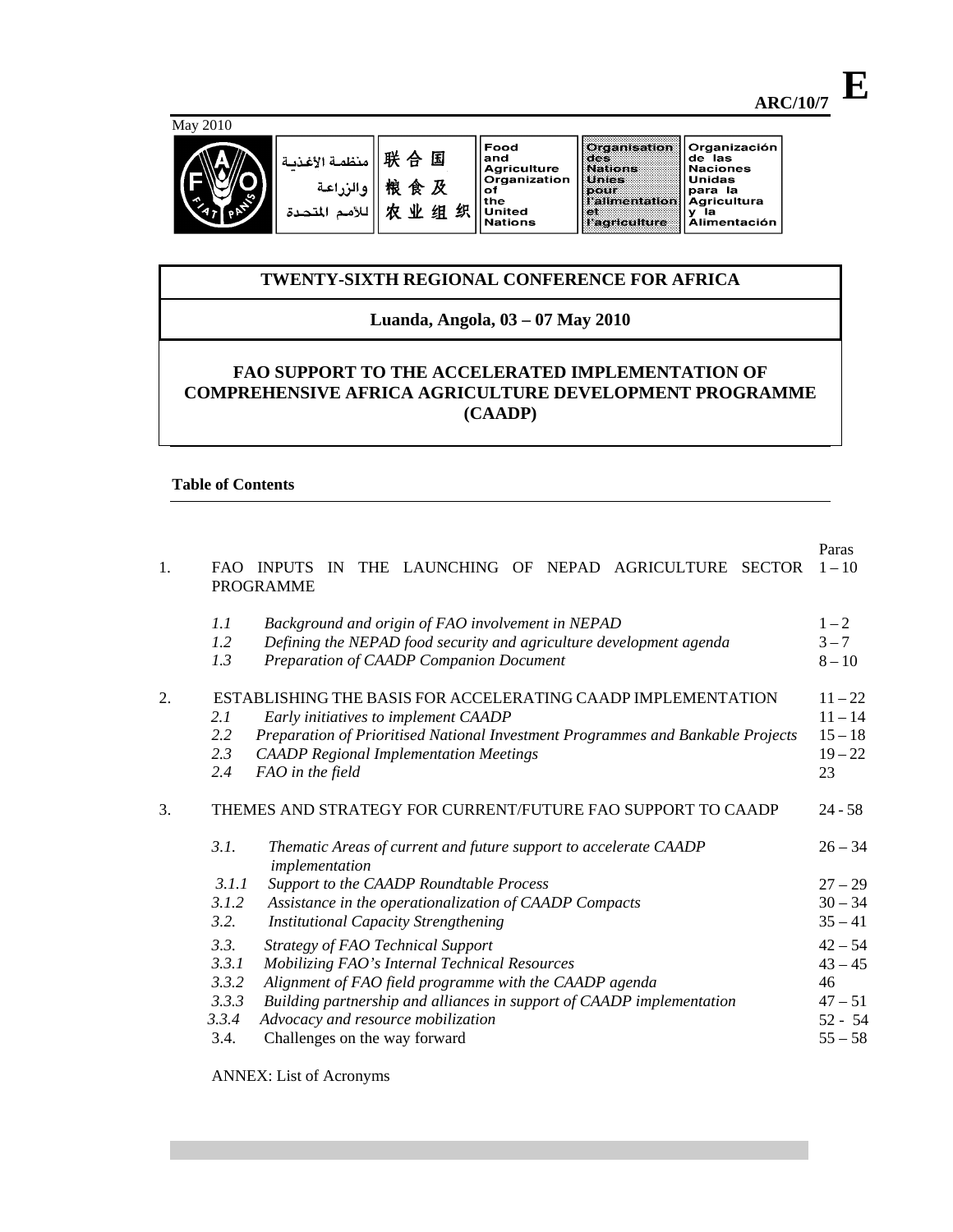# **1. FAO INPUTS IN THE LAUNCHING OF NEPAD AGRICULTURE SECTOR PROGRAMME**

#### **1.1 Background and origin of FAO involvement in NEPAD**

1. The New Partnership for Africa's Development (NEPAD) was born at the Summit of African Heads of State and Government (HSG) that was held in Lusaka, Zambia in July 2001, as a vision and strategic framework for Africa's renewal. It is a merged product of two continental development initiatives: the "*Millennium Partnership for the African Recovery Programme (MAP)"* proposed in 2000 by Presidents Abdelaziz Bouteflika of Algeria, Olusegun Obasanjo of Nigeria, and Thabo Mbeki of South Africa; and "*th*e *Omega Plan"* proposed by President Abdoulaye Wade of Senegal. The need to merge the two initiatives was decided at the Summit of African leaders in Sirte, Libya, in March 2001 and reiterated at the Joint Conference of African Ministers of Finance and Ministers of Economic Development and Planning, held in Algiers, Algeria, in May 2001. NEPAD was a pledge by African leaders, based on a common vision and a firm and shared conviction, to eradicate poverty and to place their countries, both individually and collectively, on a path of sustainable growth and development. It was to foster Africa-owned and Africa-led developmental initiatives based on a number of priority sectoral areas of action, including in infrastructure, science and technology and agriculture and food security.

2. At the first meeting of the NEPAD Heads of State and Government Implementation Committee (HSGIC) held in Abuja, Nigeria on 23 October 2001, the Director-General of FAO was invited to make a presentation on the status of food security and agriculture development in the continent, and the actions required to address them in the context of the NEPAD agricultural development programme. At that meeting, he offered the Organization's assistance in the formulation of NEPAD's agriculture and food security development programme. This offer heralded the beginning of the ongoing strong collaboration between FAO, the African Union Commission and the NEPAD Secretariat.

### **1.2 Defining the NEPAD food security and agriculture development agenda**

3. Following the October HSGIC meeting in Abuja in December 2001, FAO convened a meeting in Rome of African experts on water and agriculture from the 15 member countries comprising the NEPAD Implementation Committee to brainstorm on the priority areas for the NEPAD agriculture programme. FAO also associated itself with all key discussions that helped to feed agricultural inputs into the NEPAD Agenda. One such forum was the Work-in-Progress Workshop, in Benoni, South Africa, in January 2002, convened by the NEPAD Steering Committee to chart the way forward for all NEPAD sectors.

4. A week after the Benoni workshop, the  $22<sup>nd</sup>$  FAO Regional Conference for Africa was held in Cairo, Egypt (February 4-8, 2002), which provided a forum for senior African officials and Ministers to discuss NEPAD ideas, increase their awareness of the new initiative, and define their roles. The Conference adopted a resolution which, *inter alia*, recommended FAO/NEPAD co-operation and endorsed the National and Regional Programmes for Food Security, developed with FAO assistance as inputs to the NEPAD agricultural programme.

5. FAO support had been directed at identifying areas of strategic thrust and, in March 2002, FAO and the NEPAD HSGIC reached agreement on the broad lines of what came later to be called the "*Comprehensive Africa Agriculture Development Programme*" (CAADP). Subsequently in April 2002, FAO, at the request of the HSGIC, started drafting three chapters and a synthesis paper that eventually formed the CAADP document. Successive drafts of the four documents were submitted for comments to all African Ministers for Agriculture and for African Integration as well as the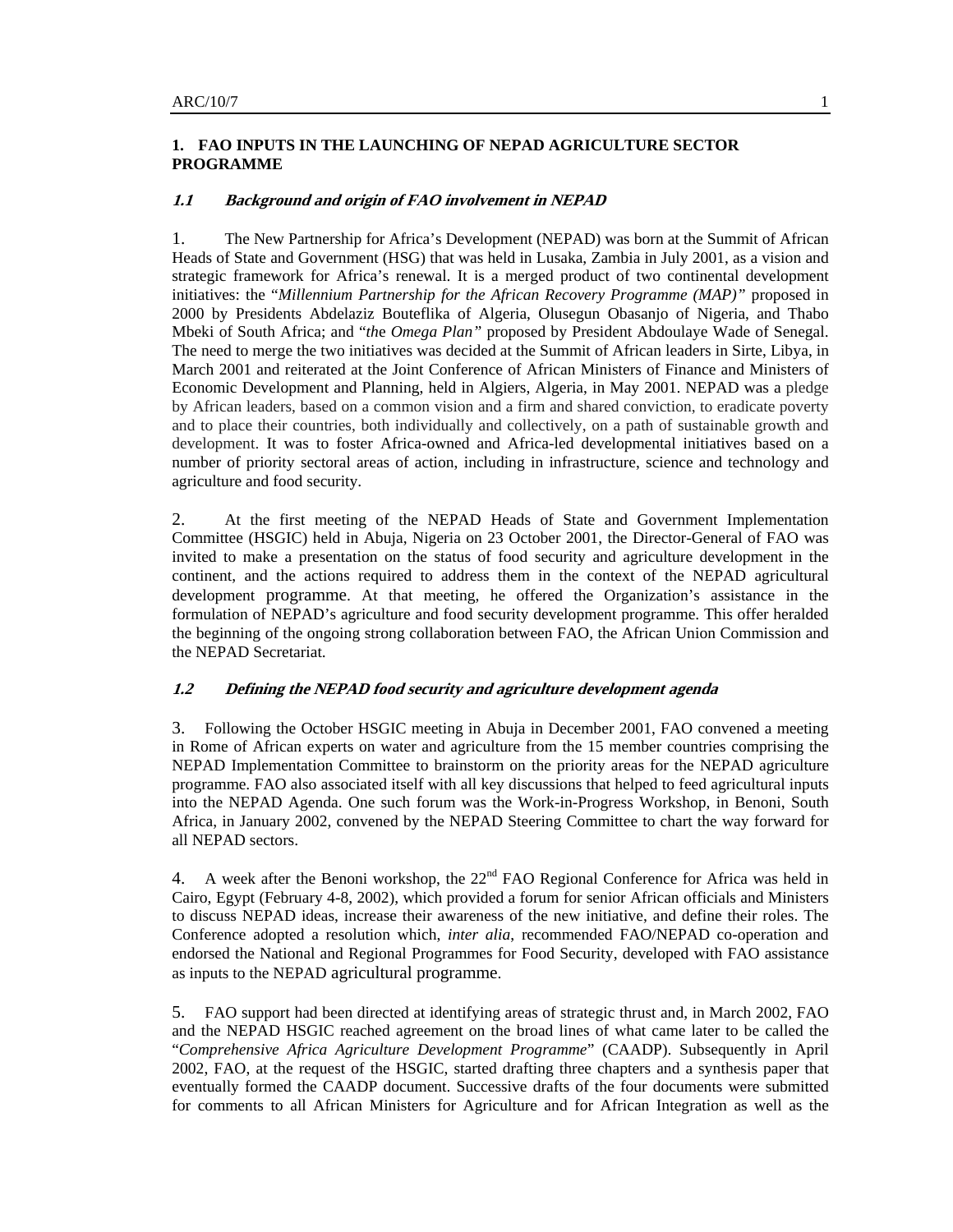Heads of African Regional Economic Communities (RECs); the Chairman and members of the NEPAD Steering Committee; the Heads of the African Development Bank, East African Development Bank, Development Bank of Southern Africa and other selected African sub-regional development banks; the Head of UN Economic Commission for Africa; International Fund for Agricultural Development; World Food Programme; World Bank; Forum for Agricultural Research in Africa (FARA); with information copies to the then Organization of African Unity.

6. By mid-May 2002, a consolidated draft was considered by the NEPAD Steering Committee at its meeting in Maputo. In June 2002, a revised draft was discussed at a set of meetings at FAO headquarters in Rome, culminating in its endorsement on 9 June 2002 by African Ministers of Agriculture. It was then adopted, one year later in July 2003, by African Heads of State and Government at their Summit in Maputo, Mozambique with investment estimates, till 2015, of some USD251 billion under four "pillars "of action: These are:

- *Pillar1: Extending the area under sustainable land management and reliable water control systems.* This pillar recognizes the inherent risk with Africa's rainfed agriculture and the cardinal importance of water resource management in raising agricultural productivity and ensuring sustainable and predictable outputs. The Pillar also underpins the importance of improving the fertility and the moisture holding capacity of agricultural soils. The investment requirements was estimated at USD37 billion with an additional USD31 billion to cover maintenance and operation.
- Pillar2: *Improving rural infrastructure and trade-related capacities for improved market access*. Under this pillar, a major focus will be put on complementary investments in rural infrastructure particularly rural roads, storage, processing and marketing facilities to support the anticipated growth in agricultural production and thereby improve the competitiveness of the agricultural sector. The estimated investment level was in the range of USD92 billion, of which USD62 billion was for rural infrastructure and USD2.8 billion for trade related capacity building. An additional expenditure of USD37 billion was also envisaged for operation and maintenance.
- *Pillar3: Increasing food supply and reducing hunger*. Under this pillar, a two-pronged approach is deemed necessary in order to make an immediate impact on farmers' livelihoods: (a) provision of safety nets; and (b) increasing food supply through agricultural production enhancement. The specific target was to raise the productivity of some 15 million smallholder farmers through improved technology, services and policies at a cost of USD7.5 billion. In addition the Pillar envisages USD42 billion for emergency and safety nets.
- *Pillar4: Agricultural research, technology dissemination and adoption.* Under this pillar, several lines of action are envisaged. These include: (a) increasing investments in research and technology development; (b) increasing the share of private sector funding of agricultural research; and (c) institutional and financial reforms for greater research sustainability. The investment estimate in support of this pillar was USD4.6 billion.

7. The Maputo decision was reinforced by the declaration of the Assembly of African Union during its Second-Extraordinary Session that was held a year later in, Sirte, Libya, in February 2004 under the theme "... the Challenges of Implementing Integrated and Sustainable Development on Agriculture and Water in Africa". The commitments made at this Extraordinary Summit were to: (i) support the African Ministerial Council on Water (AMCOW) in its role of preparing plans and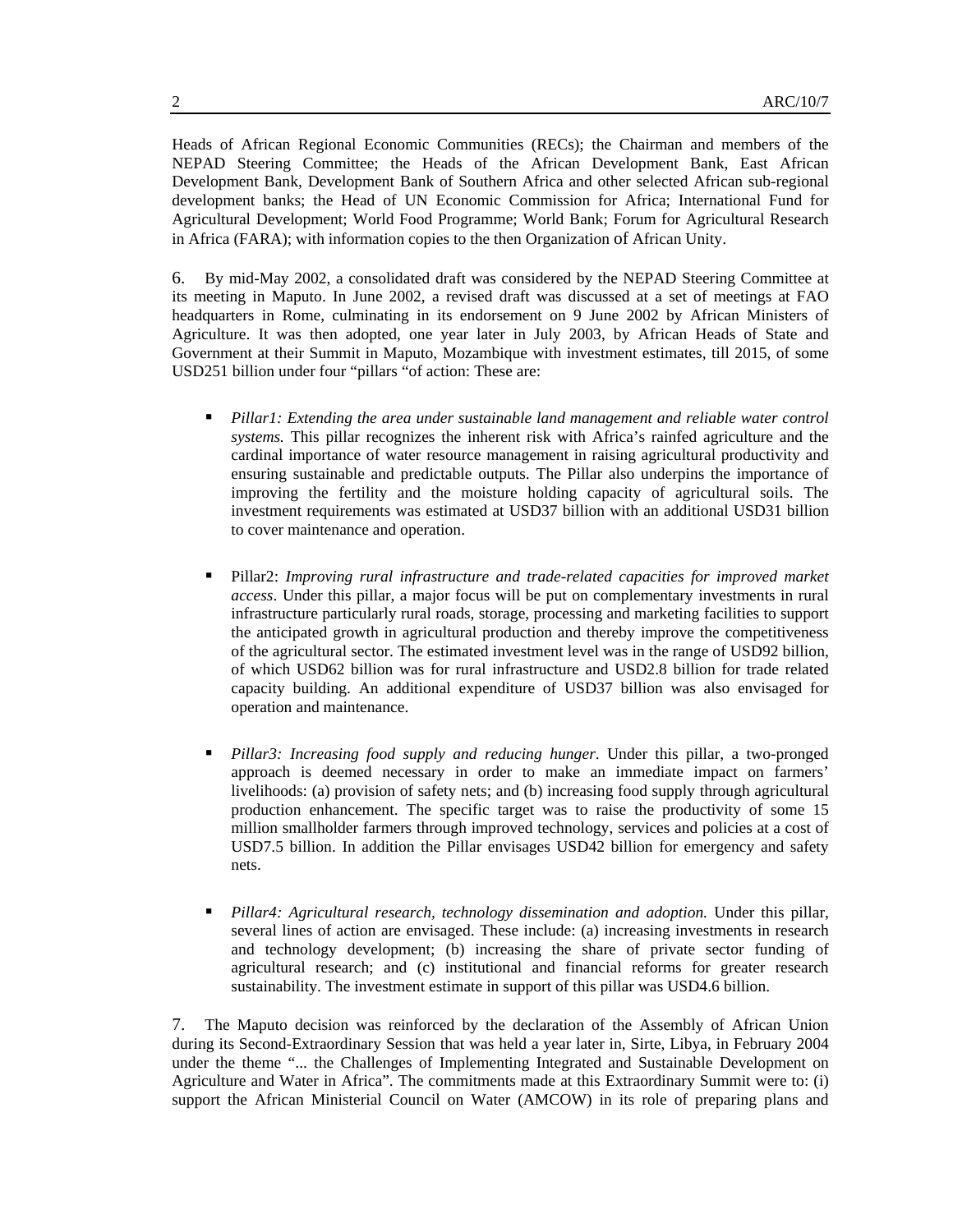policies related to water resources management on the continent; (ii) encourage bilateral agreements on shared resources and enjoin the RECs in developing; (iii) strengthen existing river and lake water basins organizations where they exist and establish new ones wherever appropriate; and (iv) adopt the African Water Facility and acknowledge the African Water Vision 2025 for comprehensive integrated development of the water sector.

# **1.3 Preparation of CAADP Companion Document**

8. In Maputo, African Leaders and Ministers for Agriculture in regards to the CAADP document observed that CAADP should make explicit reference to Livestock, Fisheries and Forestry.. The Summit, therefore, called upon the NEPAD Secretariat to prepare a Companion Document (CAADP/CD), in collaboration with FAO, to expand the scope of CAADP to include the investment requirements for sustainable Livestock, Fisheries and Forestry development.

9. The three chapters of the CD, each on one of the three subsectors, were completed by mid-2005 through an extensive consultative process, and approved at meetings organized by the NEPAD Secretariat and the African Union Commission for sub-sectoral experts and Ministers responsible for livestock. fisheries and forestry. Subsequently, FAO integrated them into a single Companion Document, which was published in four African Union languages and distributed to various continental and regional institutions, and development partners.

10. The preparation and integration of the CD into CAADP brought the combined total investment requirements for food security and agricultural development in Africa in the context of NEPAD to USD354 billion; an increase of USD103 billion.

### **2. ESTABLISHING THE BASIS FOR ACCELERATING CAADP IMPLEMENTATION**

## **2.1 Early initiatives to implement CAADP**

11. Since the earliest years of the NEPAD implementation process, FAO has seized every opportunity, and at all levels, to promote interest in, and commitment to, agriculture and food security. Accordingly, it has called for all investments in whatever sector - infrastructure, transport and communications, health or education - to be supportive of, or at least compatible with, agriculture as the only way to uplift Africa's people out of poverty and food insecurity on a massive scale. FAO has kept reiterating the fact that most of Africa's economic opportunities, given its limited financial and human capital at both household and national level will have to come from agriculture. In this context, in addition to providing direct and continuous technical support to the NEPAD Secretariat, FAO also supported the eight Regional Economic Communities (CEMAC, CEN-SAD, COMESA, ECCAS, ECOWAS, SADC, UEMOA, and UMA) to prepare regional programmes for food security for possible funding by bilateral and multilateral donors.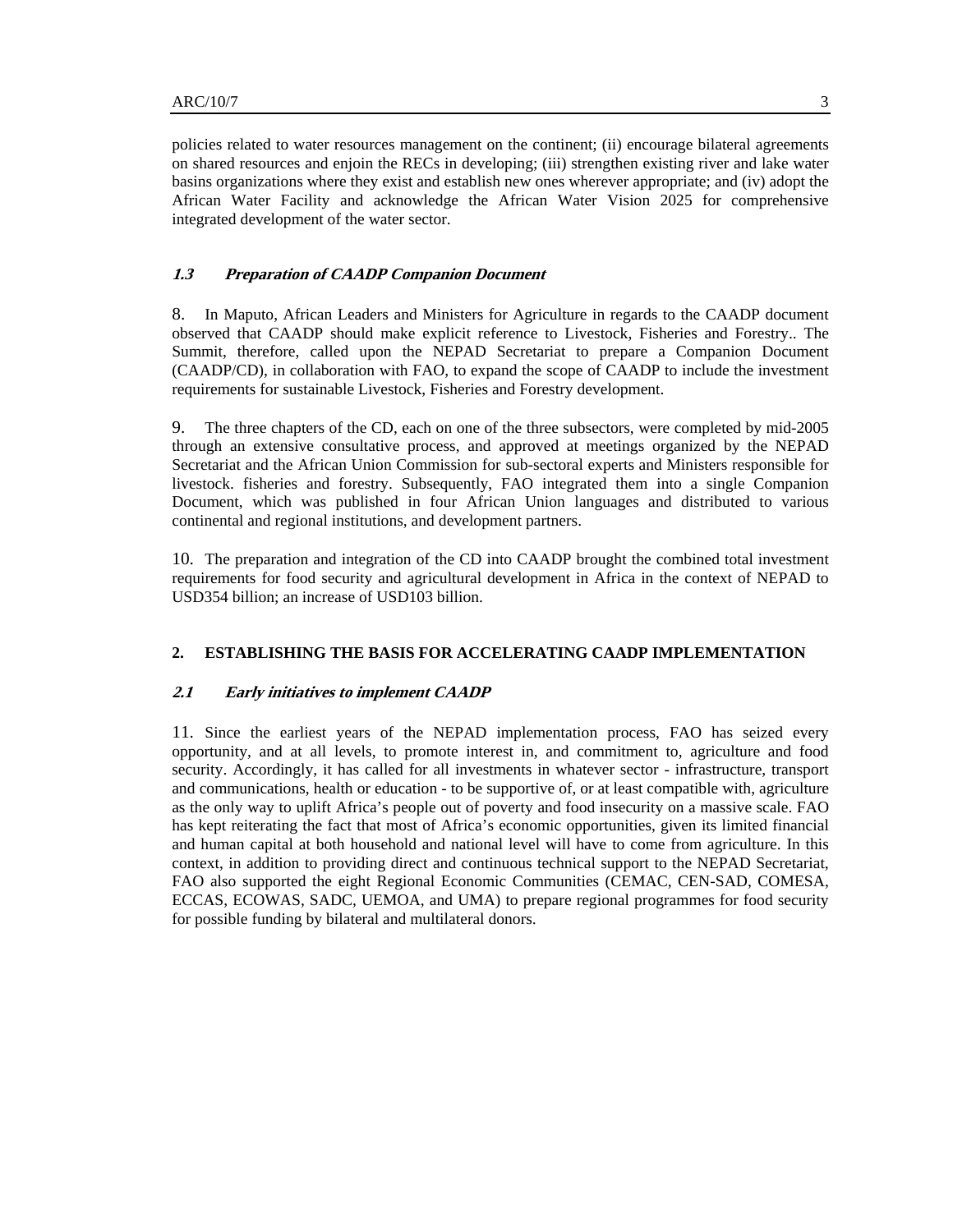

12. FAO further attempted to fast track CAADP implementation as soon as the Programme was cleared by the African Ministers for Agriculture in Rome in June 2002. In December 2002, the African Development Bank (AfDB) and FAO co-sponsored a meeting in Abuja, Nigeria, for Regional Economic Communities and selected countries with a view to transforming the CAADP concept into operational initiatives. The meeting decided on: (a) preparation of CAADP implementation Action Plan; (b) identification of proposals for key National NEPAD programmes; and (c) identification of NEPAD flagship programmes profiles for Regional Economic Communities (RECs). The flagships included priority crops and products of particular importance for each subregion (Rice in West Africa, Maize in East and Southern Africa, and Cassava in the humid zone etc).

13. The Abuja meeting was followed by a workshop organized by NEPAD, in collaboration with FAO and other partners, in Johannesburg, South Africa at the end of March 2003. The workshop was attended by representatives of RECs, FARA, World Bank, WFP, UNICEF, and a number of other bilateral and multilateral development partners. With the contribution of FAO experts, the following NEPAD Action Plans and profiles covering the period 2003-2015 were prepared: (i) SADC programmes on Strategic Food Reserve Facility, Irrigation Development and Water Management, and Agriculture Trade and Harmonization; (ii) COMESA Irrigation Project Profile; (iii) Intensification and Diversification and Seed Multiplication Programmes for ECCAS, (iv) Development of Oncho-free zone in the ECOWAS region; (v) Action Plan for Food Security in IGAD; and (vi) NEPAD continental programmes covering cassava, banana tissue, institutional strengthening targeted at community based organizations, FARA, centres of excellence and emergency responses. Although some, such as the Cassava programme, have been funded, most of the early actions remained shelved due to lack of interest from development partners.

14. Furthermore, in support to the CAADP implementation, FAO assisted the African Union Commission to develop the African Seed and Biotechnology Program (ASBP). The implementation strategy of the programme was developed with the assistance of FAO and a Secretariat is being established.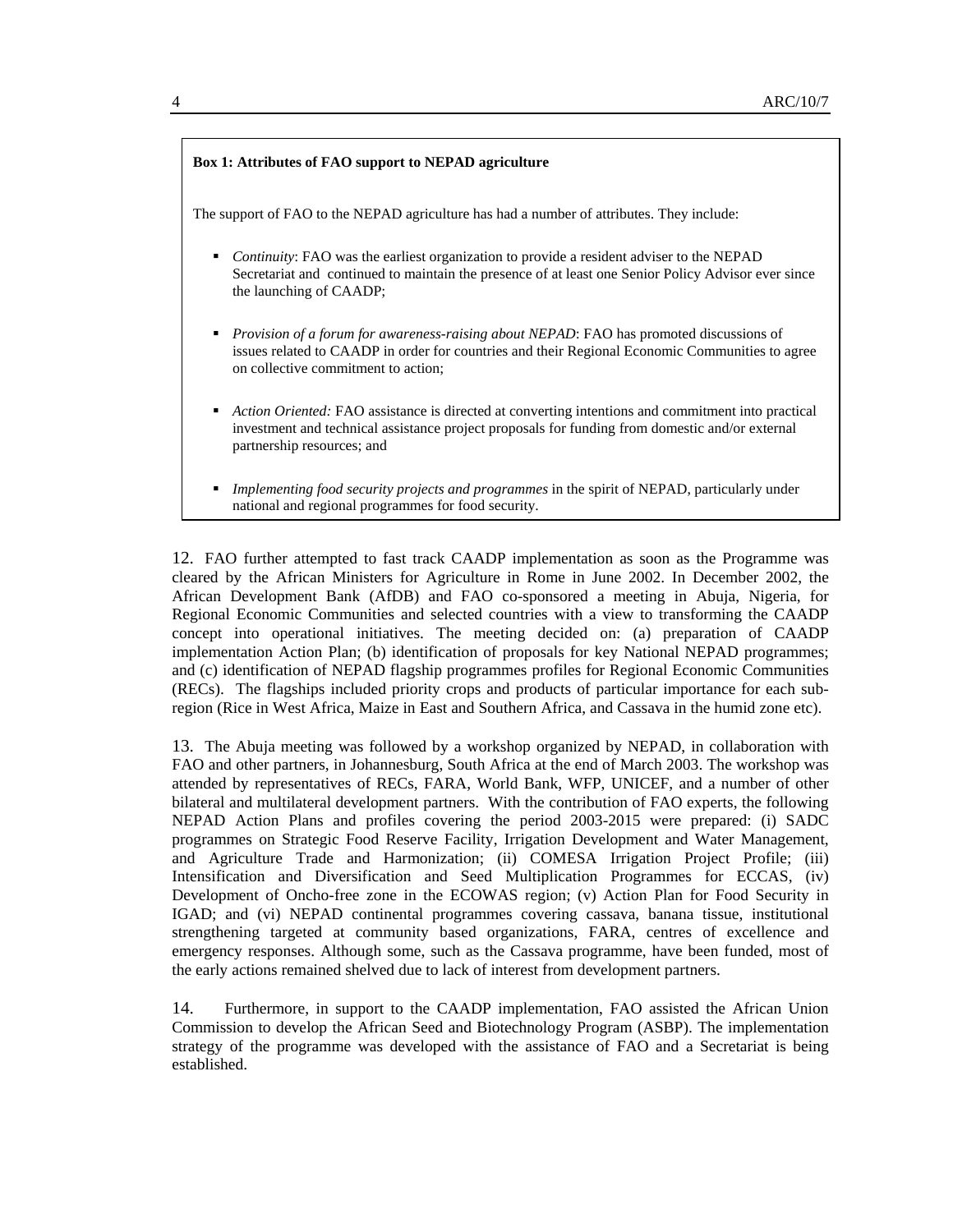# **2.2 Preparation of Prioritised National Investment Programmes and Bankable Projects**

15. Following the adoption of the Maputo Declaration, FAO, at the request of the NEPAD Secretariat, embarked on immediate follow-up actions to translate the commitments made into concrete action. In this connection, it convened a meeting in Rome on 17 September 2003, for representatives of 19 African Ministers for Agriculture - from the member countries of the NEPAD Implementation Committee and the NEPAD Steering Committee -, AfDB, the World Bank (WB), the International Fund for Agricultural Development (IFAD), the World Food Programme (WFP), the African Union, and Civil Society. The meeting deliberated and agreed on reviewing and updating national long-term food security and agricultural development strategies, and the preparation of "National Medium-Term Investment Programmes – NMTIPs" and related "Bankable Investment Project Profiles (BIPPs)".

16. Consequently, with funding from its own sources, supplemented by contribution from the Government of Italy, FAO in collaboration with national experts assisted 51 African countries to prepare NMTIPs and BIPPs. By 2006, the preparation of NMTIPs has been completed in all the 51 countries with a total investment portfolio of USD26.7 billion (2004-2008) and around 200 BIPPs, with a total budget of over USD 10 billion. Some 47% (USD4.8 billion) of the projects identified were in support of CAADP "Pillar 1", and a similar number of projects accounting, for 27% (USD2.7) billion) were identified targeting CAADP Pillar 2. Some of the BIPPs and sub-regional CAADP related investment programmes attracted interest from International Financial Institutions - the AfDB and WB in particular - as well as from some bilateral donors.

17. In some countries the BIPPs were further developed into investment projects, and financed for implementation from national resources and at times under a combination of domestic and/or external funding. Angola is an example of where most of the BIPPs were developed and implemented.

18. An FAO assessment report on the implementation of the BIPPs at the end of 2005 states: "... *most Governments ... do attach importance to the BIPPs but not enough to include them in their National Development Plans. Hence they [the BIPPs] largely remain outside the actual list of projects considered for funding from national and external resources".* Governments had apparently expected FAO to mobilize the resources for their implementation outside their standard financing government with development partners. However, most donors have made it clear that their support to agricultural development in the context of NEPAD would be largely at country level, and they would only fund projects and programmes that governments have included in their National Medium Term Expenditure Frameworks (NMTEFs). Bridging this gap between government thinking and donor orientation is, therefore, critical and remains a major challenge in the implementation of the CAADP.

#### **2.3 CAADP Regional Implementation Meetings**

19. By early 2004, the NEPAD Secretariat was already feeling a strong sense of urgency from its constituencies to take the CAADP process beyond the stages of political commitment and programme framework development into concrete implementation of CAADP on the ground. In this regard, the Secretariat developed a roadmap which it presented to the various Regional Economic Communities (RECs) and their member countries. The roadmap reflected the respective roles of: (a) the NEPAD Secretariat as a facilitator and mobilizer of resources and expertise; and (b) the RECs and member countries as primary implementers of CAADP at regional and national levels respectively.

20. The roadmap also attempted to define an action-oriented process that would produce investment options and institutional arrangements to allow: (i) RECs and member countries to prepare investment projects; and (ii) development partners to plan for long term financial assistance. In this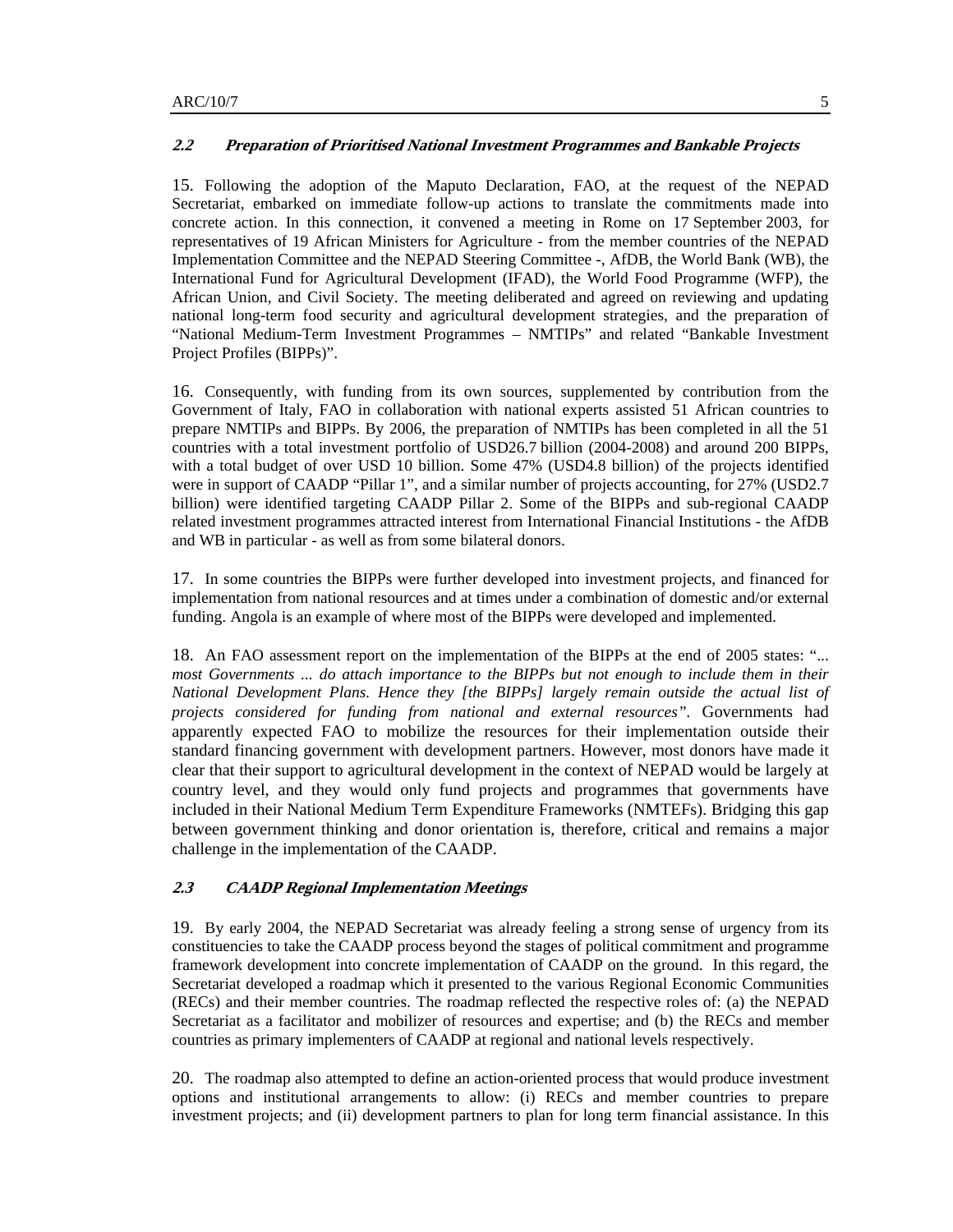context, in 2005 four regional implementation planning meetings (RIP) – Eastern and Central (25-28 January, Dar es Salaam-Tanzania), Southern (15-18 January, Maputo), West Africa (15-18 March, Bamako), North Africa, (12-13 April, Cairo) – were convened and culminated in the CAADP Implementation Launch Meeting held on 21-22 April 2005 in Accra, Ghana. FAO made technical contribution to all the meetings and co-funded the first two RIPs in collaboration with G8 member countries, notably the United States of America.

21. In December 2005, the NEPAD and the African Union Commission convened a Retreat in Pretoria, South Africa with the participation of representatives of the various RECs, African civil society, and bilateral and multilateral development partners to discuss follow-up actions on the decisions reached at the various RIP meetings as well as the concluding Summit in Accra. The objective was to identify priority action areas for each REC for implementation during the next 12 months. Although FAO assisted the RECs in articulating their priority short-term action areas, none of them were funded for the same reasons as for the CAADP flagship projects, i.e. failure by donors to meet up to their commitments.

22. During the Retreat, FAO volunteered to assist ECOWAS and ECCAS in articulating further their Regional Agriculture Investment Programmes. In the case of ECOWAS the FAO assistance was to consolidate the 25 thematic areas identified in the context of its Common Agricultural Policy, the ECOWAP, which was developed with technical support from FAO, into a maximum of six themes. In the case of ECCAS the support sought was to develop the REC's Regional Programme for Food Security (RPFS), which it has adopted as its Regional CAADP Porgramme. In this context, the support provided to ECOWAS included preparation of a consolidated Regional Agricultural Investment Programme (RAIP) Concept Note, and preparation of detailed terms of reference and indicative cost for the formulation of the six RAIP components. Unfortunately, despite FAO initiative, the formulation of the RPFS for ECCAS could not be finalized due to the lack of funding.

# **2.4 FAO in the field**

23. Although, as explained above, the success of the early initiatives to advancing CAADP implementation on the ground has been marginal, FAO tried to push the NEPAD/CAADP agenda forward, with tangible success, in the context of the Special, National and Regional Programmes for Food Security (SPFS, NPFS and RPFS). Since 1995, some USD305.8 million has been committed for the implementation of the SPFS in the Africa region. Funds have been committed by FAO itself (USD57.1 million), by host governments through Unilateral Trust Fund (UTF) arrangements (USD77.5 million) and by donors (USD171.1 million). Funding sources include bilateral (e.g. Belgium, France, Italy, Japan, Libya, Monaco, Spain and the Netherlands), multilateral (e.g. the AfDB, the Islamic Development Bank, the Arab Bank for Economic Development in Africa, the West African Bank, IFAD, UNDP and the UN Human Security Fund), as well as the private sector funding (International Olympic Committee-IOC, International Fertilizer Industry Association, the New Holland Machinery Company). South-South Cooperation (SSC) is also an integral feature of the NPFS/RPFS, and is a cost effective mechanism based on solidarity among developing countries. Under it, 29 SSC agreements have been signed for recipient countries in Africa, involving ten cooperating countries (including three from Africa; Egypt, Morocco and Tunisia). Some 1**,**200 experts and technicians have been fielded under these agreements in the Africa region.

# **3. THEMES AND STRATEGY FOR CURRENT/FUTURE FAO SUPPORT TO CAADP**

24. By around Mid-2006, the NEPAD Secretariat and the African Union Commission, with the support of some key bilateral and multilateral donors, WB and IFPRI, embarked on a Roadmap for CAADP implementation through regional and national country roundtable processes. This roadmap has been defined as an engagement that entails *"... a logical process that starts by engaging key*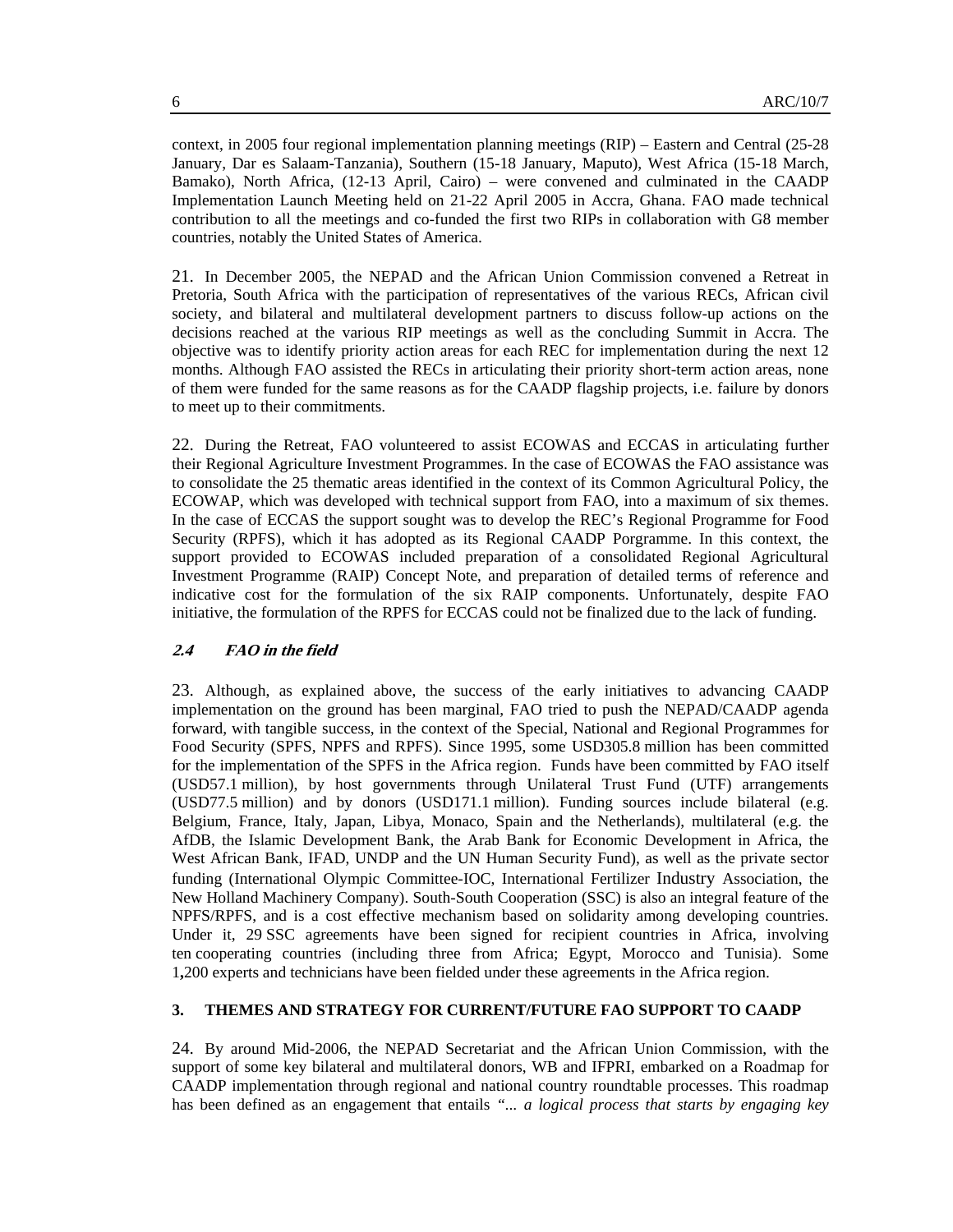*players and determining entry points, then moves on to planning based on evidence and discussion, building alliances with investors at all levels, developing a country compact and, finally, advancing to implementation, monitoring and peer review."* The key features of the Compact, which is the central reference point of the process, are: (i) local ownership and leadership in which a government, at the highest level, is committed to the CAADP agenda and all national stakeholders are engaged; (ii) priority agricultural investment areas are identified based on analytical studies and critical reviews of constraints and growth drivers; (iii) policy gaps and weaknesses to be addressed are identified; and (iv) support and buy-ins from development partners are assured.

25. Initially FAO did not fully embrace the roundtable process, as this was considered as a long drawn process that might not necessarily lead to immediate action on the ground. It also gave the notion that it would not build on the work that has already been done in the context of CAADP or other national and regional agricultural development programmes and initiatives. These include the national and regional agriculture development programmes, which include the National and Regional Programme of Food Security and the National Medium Term Investment Programmes and the Bankable Project Profiles. However, since 2008 FAO has put its full weight behind the process, and as will be discussed below, it is actively engaged in supporting countries in its implementation.

# **3.1 Thematic areas of current and future FAO support to accelerated CAADP Implementation**

26. Since late 2008, FAO support to CAADP implementation at national and regional level have been, and will continue to be in the foreseeable future, under the following four thematic areas:

- (i) support to the preparation of country and regional roundtables;
- (ii) assistance to RECs and countries in their Post-Compact activities;
- (iii) institutional Capacity Strengthening; and
- (iv) advocacy and resource mobilization.

#### *3.1.1 Support to the CAADP Roundtable Process*

27. In line with the CAADP principles of African ownership and leadership, FAO has received request from, and assisted, only few countries in the preparation of the technical background documents underpinning the Compact. The Organization's most extensive and direct involvement has so far been in Sierra Leone, where it has assisted, in collaboration with IFPRI, ECOWAS and other development partners, in the preparation of the background documents and organization of the roundtable meeting. FAO technical input was financed under the FAO TCP facility; a funding instrument which is at the disposal of FAO national, sub-regional and regional representatives.

28. FAO intends to collaborate in the coming years with more national governments and RECs in the preparation and organization of their roundtables. Indeed, as more countries buy-into the CAADP/Compact process, FAO support is increasingly being sought. For example, recently the NEPAD Planning and Coordinating Agency (NPCA), and FAO, with the participation of representatives of SADC and two Pillar Institutions – FARA and University of Kwazula Natal, visited the United Republic of Tanzania to discuss the launching of the CAADP round table process. The aim is to sign, by the end of June 2010, a Compact that builds on the ongoing Agricultural Sector Development Programme (ASDP), which is supported by some development partners under a basket funding arrangement. The FAO support will be delivered in close collaboration with other development partners who are within and outside the basket fund arrangement.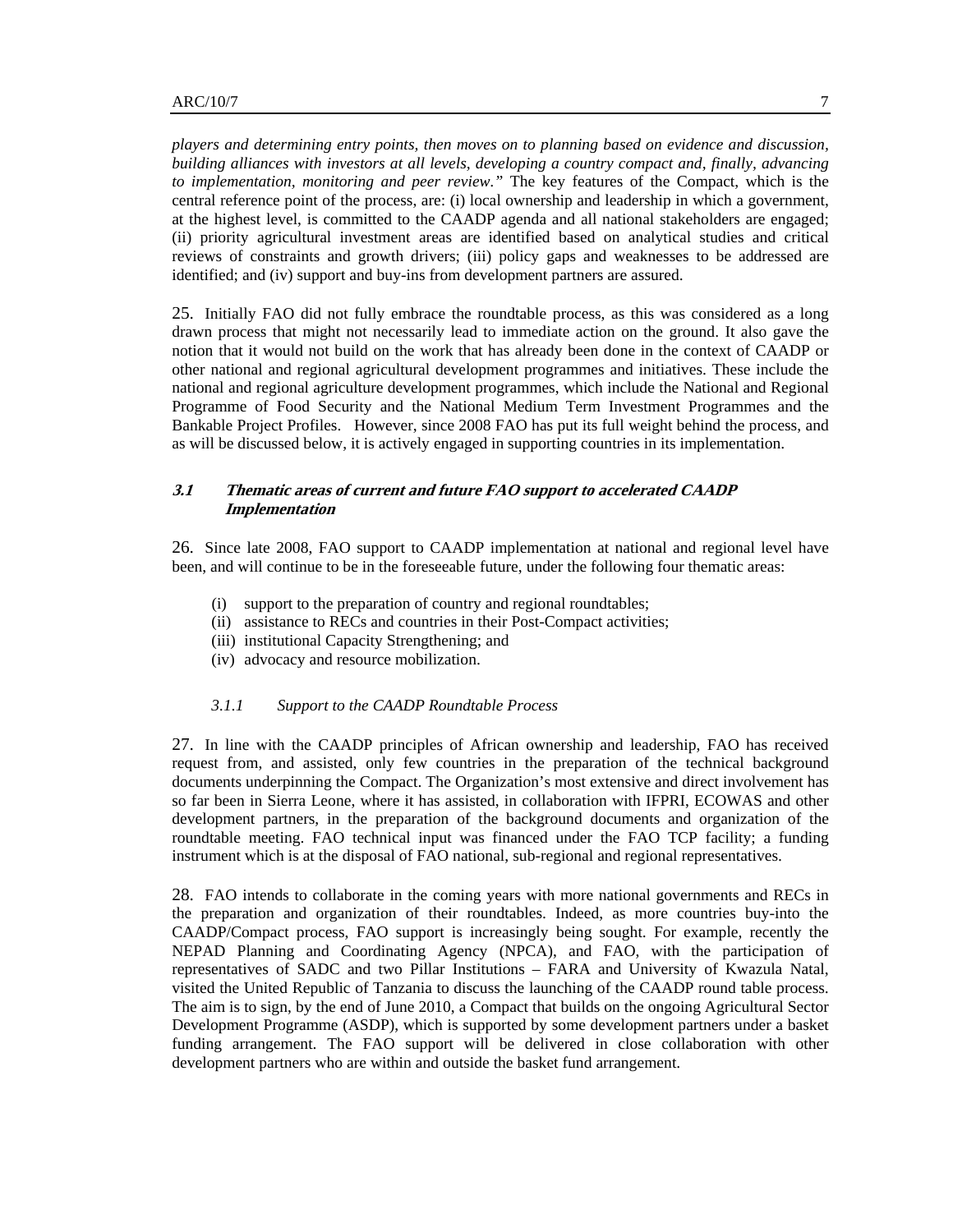29. Furthermore, the Government of Uganda has requested FAO's support in the finalization of its CAADP Compact. In the Central African Republic FAO has been working with IFAD and WB to support the development of a Government-led and ECAAS supported CAADP national Compact. A joint FAO, IFAD, WB and IFPRI Mission, under the leadership of NPCA, visited the country in mid-March 2010 to launch the CAADP country roundtable process. FAO had also received a request from the Government of Mauritania for assistance in the formulation of a food security strategy to provide a framework for the CAADP country roundtable process that will lead into singing a Compact. In this regard, An FAO mission visited the country in February 2010 and an Aide Mémoire detailing the scope and nature of the assistance required was prepared.

### *3.1.2 Assistance in the operationalization of CAADP Compacts*

30. Supporting governments and RECs in transforming the CAADP compacts into operational agricultural investment programmes and policy realignments will be the primary focus of FAO support to CAADP implementation in the near future. As of March 2010, 15 countries have signed the Compacts, 14 ECOWAS (Benin, Cape Verde, Gambia, Ghana, Liberia, Mali, Niger, Nigeria, Senegal, Sierra Leone and Togo) and 5 COMESA (Burundi, Ethiopia, Rwanda, Swaziland and Uganda) member countries. Rwanda was the first to sign the Compact in March 2007, while the rest have signed between July 2009 and March 2010.

31. Currently FAO, in collaboration with interested Development Partners (DPs), in particular WB, AfDB Bank and IFAD, is engaged in assisting some countries in implementing the compacts. An FAO Technical Support Mission visited Rwanda in February 2010 to assist the Government in reviewing the costing of its Agriculture Sector Investment Programme (ASIP) and to assist the Ministry of Agriculture and Animal Resources (MINAGRI) in clarifying the ASIP costing process to the –DPs and the Agricultural Sector Working Group (ASWG). The specific objective of the mission was to provide an objective clarification, to Government and DPs, of the cost differences that prevailed between different versions of the ASIP on one hand, and between the ASIP and the Second Strategic Plan for the Transformation of Agriculture (PSTA-II), on the other. The mission successfully identified and rectified the costing discrepancies. With this, it is hoped DPs will fully support the swift implementation of CAADP in Rwanda.

32. FAO is also collaborating with IFAD and the World Bank in assisting the Government of Togo in elaborating its Compact into investment programme for implementation with the support of development partners. The investment programme is envisaged to be jointly funded by IFAD, WB, the West African Development Bank, the ECOWAS Investment and Development Bank, and the Government of Togo. FAO also participated in the CAADP pledging meeting that was held on 4 February 2010.

33. As of mid-March 2010, FAO has been awaiting a request from the Minister of Agriculture of Benin for post CAADP Compact investment programming support. An FAO mission will visit the country in April 2010, subject to further agreements between the country donor team and the Government concerning aspects of the CAADP Compact. Similarly FAO, at the request of the Government of Burundi, is reviewing the Compact with the objective of preparing a roadmap for the development of an investment programme. FAO is also deeply involved in supporting the Government of Sierra Leone in developing a CAADP operational plan and refining the investment programmes proposed under the National Sustainable Agricultural Development Plan (NSADP); the national CAADP Programme.

34. Regarding the focus of FAO support in the coming couple of years, the objective, as far as post-Compact support is concerned, is to assist 11 countries and at least two RECs to operationalize their Compacts. Benefiting countries will be identified in consultation with the NEPAD Planning and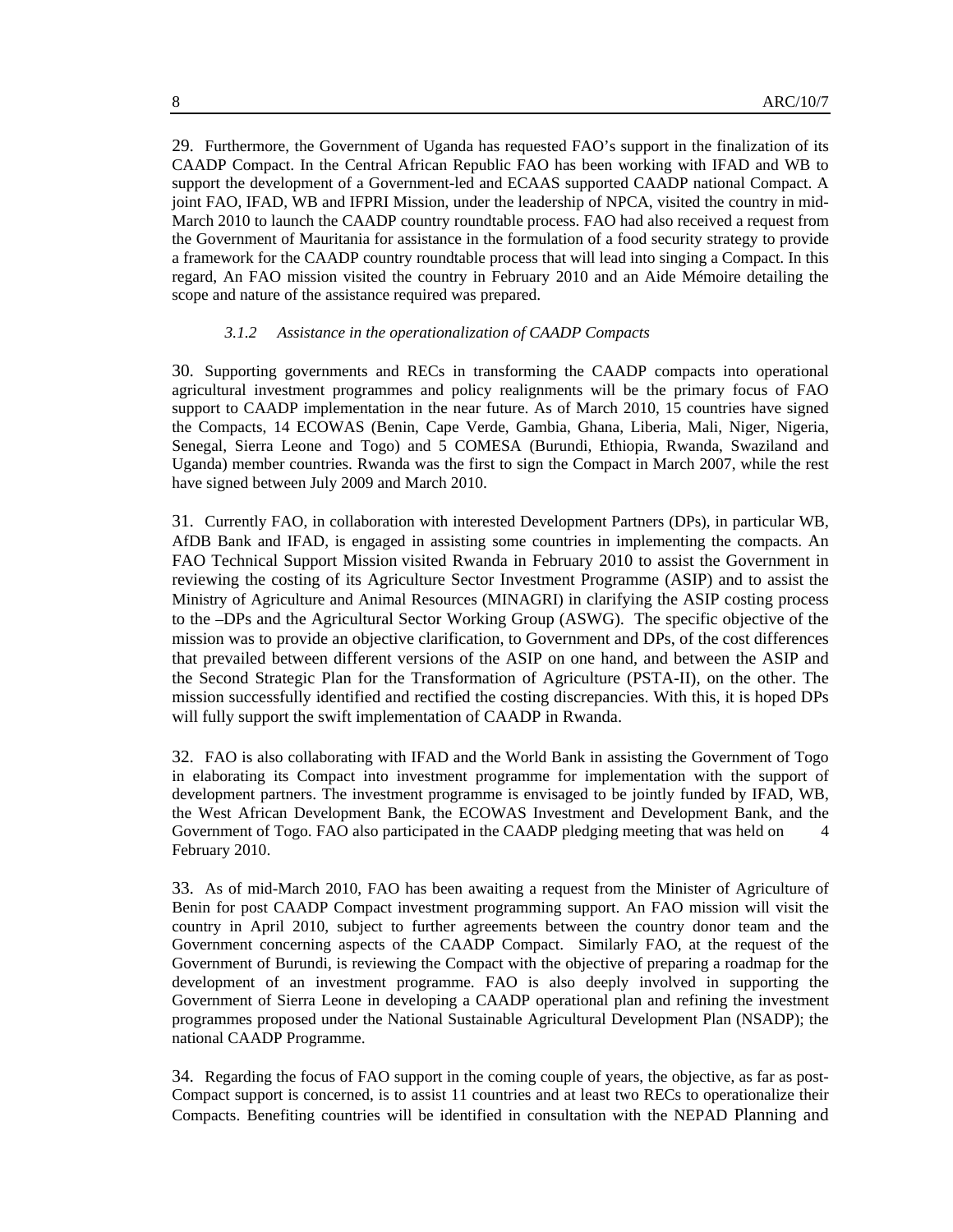Coordinating Agency (NPCA), and the concerned RECs and national governments. The support will be provided on the principle of "first-come first-served", and will also depend on governments' capacity to mobilize development partners to participate in the development and eventual financing of the CAADP Programme. Naturally, the scope of the assistance will entail elaboration of the priority investment areas, already identified in the Compacts, into operational and integrating them into ongoing national agriculture programmes, where they exist, under one integrated national/regional agriculture development programme which will be the CAADP. Furthermore, FAO will assist these countries, in revisiting their policies with the view to making some adjustments to support the successful implementation of CAADP with the view to guaranteeing the achievement of growth and poverty reduction targets.

## **3.2 Institutional Capacity Strengthening**

35. One of FAO strategies for advancing CAADP implementation was institutional strengthening of the continental and regional institutions responsible for providing policy and operational guidance in the formulation of the national and regional CAADP agenda, its implementation and monitoring and evaluation. This support strategy will continue in the context of the CAADP round table processes leading to the singing of the Compact and beyond at regional and national levels.

36. The first FAO technical assistance to the NEPAD Secretariat, now NEPAD Planning and Coordinating Agency (NPCA), was provided in January 2002, when a senior agricultural adviser was seconded for six months to the NEPAD Steering Committee's Secretariat, which at the time was based at the South African National Department of Agriculture. Since then FAO institutional support to NPCA continued through the secondment of successive FAO experts under different funding arrangements and backstopping support from the FAO Headquarter, Regional and Subregional offices with project and regular programme funding.

37. The primary role of the FAO provided advisors has been to enhance the Agency's capacity in policy and advocacy work in support of CAADP implementation, monitoring and reporting. This assistance will continue, and it will be further strengthened during the coming three years when two FAO experts will be seconded to the Agency – a Senior Agriculture Policy and Investment Expert and a Food Security Information Analyst – under Italian Government and European Union funded projects. In addition, these projects make considerable provision for hiring international and national consultants, sub-contracting academic and research institutions and engaging the services of experts in the context of the Technical Cooperation among Developing Countries (TCDC) scheme.

38. The orientation and depth of FAO institutional support to NPCA will be subjected to periodic reviews during high-level FAO/NPCA consultative meetings that will be held twice a year and other ad-hoc consultative meetings. The first of such FAO/NPCA consultative meeting was held in September 2009, in Midrand South Africa, when a high-level FAO delegation, led by the Assistant Director-General (ADG)/Regional Representative for Africa (RR), held discussion with the management of NPCA, at the time still the NEPAD Secretariat. The meeting agreed on a number of priority areas for cooperation, and on the modalities for mutual reporting and accountability. This was followed by a visit of the NPCA Chief Executive Officer (CEO), accompanied by some of his senior aides, to Rome from 14 to 15 October 2009 to discuss with FAO Senior Management the nature and scope of support his Agency would expect from the Organization.

39. FAO's capacity building efforts are also directed at the Department of Rural Economy and Agriculture (DREA) of the African Union Commission. The assistance is primarily targeted at strengthening its capacity to implement the Agriculture and Food Security decisions of African Ministers for Agriculture and Heads of State and Government in close collaboration with NPCA, the RECs and Africa's DPs. This assistance has, in the past, been provided in the context of various TCP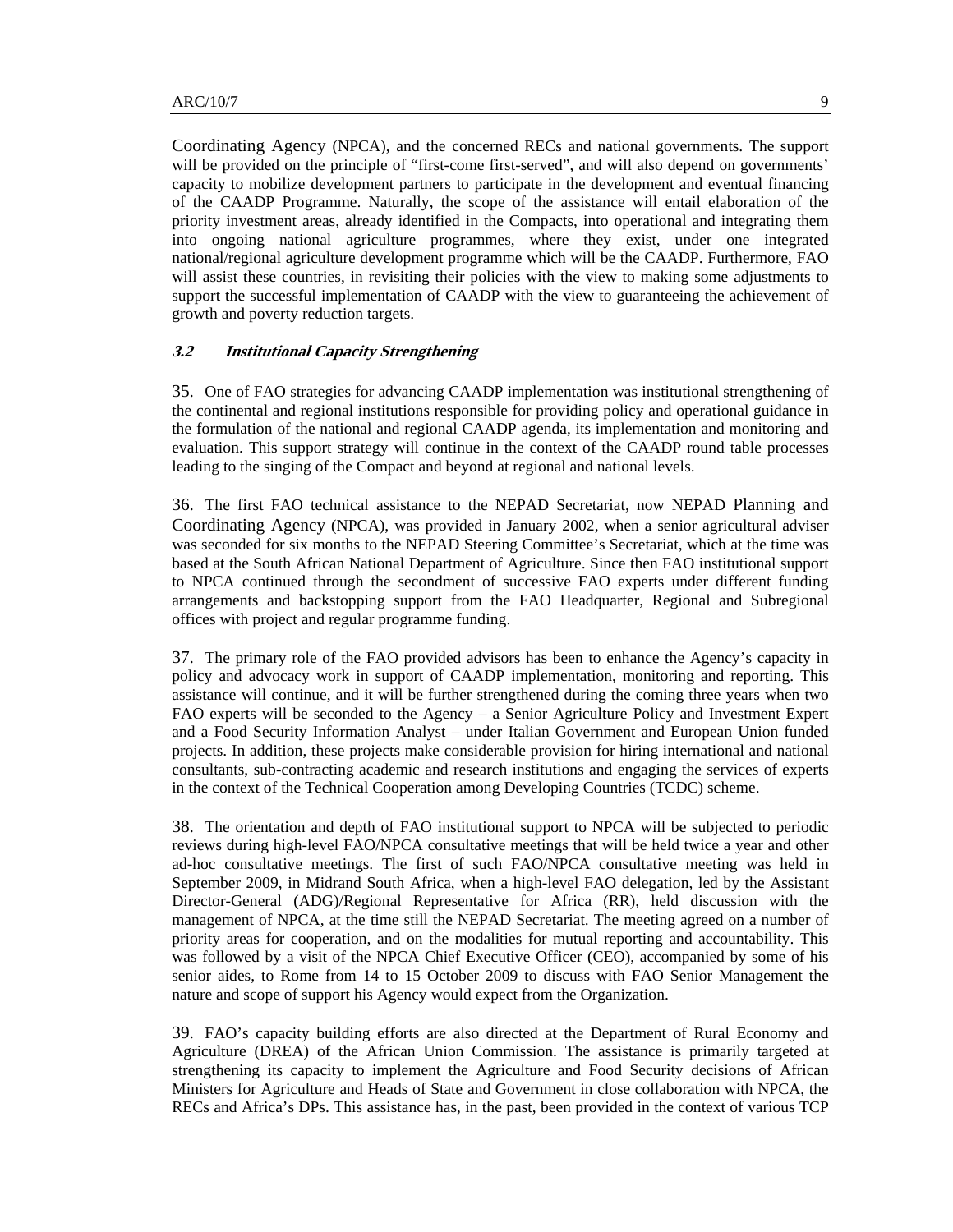projects and will continue to be provided in the future under different funding arrangements. This include the Italian funded project, which makes provision for the deployment of a Senior Agricultural Officer to work closely with the FAO Sub-Regional Representative in Addis Ababa in supporting the AUC directly and indirectly through ensuring a coordinated UN support in the context of the Agriculture, Food Security and Rural Development Cluster of the Regional Coordination Mechanism.

40. FAO has also been assisting various RECs in the formulation of their Common Agriculture Policy (ECOWAS and SADC) and Regional Programmes for Food Security (UMEOA, COMESA, ECOWAS, ECCAS, IGAD and SADC), which as of 2002 have been declared an integral part of CAADP in Africa. Furthermore, FAO provided assistance to ECOWAS in defining the themes for its CAADP Regional Agriculture Investment Programme. The Assistance to ECOWAS will continue under a project that will be funded by Spain that will make provision for a long term Expert and short-term international, regional and national consultants to assist primarily in operationalizing national and its regional Compacts.

41. Institutional strengthening at country level will also be provided under future FAO capacity strengthening initiatives in the context of the pre- and post CAADP activities. This support will be delivered through a combination of on-the-job training of national staff involved in the preparation of Compacts, and formulation of investment programmes and sector policies for effective CAADP implementation working closely with FAO experts.

# **3.3 Strategy of FAO Technical Support**

42. The strategy for ensuring the depth and width of FAO Technical support towards advancing the implementation of CAADP will be anchored on four mutually reinforcing pillars. These are:

- mobilizing FAO's technical resources;
- alignment of FAO field programme with the CAADP agenda;
- building Partnership and alliances with development partners; and
- advocacy work and resource mobilization.

### *3.3.1 Mobilizing FAO's Internal Technical Resources*

43. One of the weaknesses identified with regards to FAO's support in the past to CAADP has been the lack of a coherent and consistent corporate approach - Headquarter, regional, sub-regional and country levels - in supporting the CAADP process resulting in inconsistencies and missed opportunities. As a move to addressing this weakness, in 2009, the Director-General gave directives to all FAO units in the field and at headquarters to ensure that FAO country support in Africa is coordinated, synergetic, and aligned with the country CAADP process. As a result, there is strong evidence that today more and more FAORs are increasingly involved in the roundtable processes in countries of their responsibilities.

44. In the same vein as the above, the FAO Technical Cooperation Department, which is the Focal Point in FAO for NEPAD and AU matters, established an Extended and Core CAADP Task Teams (FAO CAADP/TT) to guarantee coordinated FAO support to the CAADP process. The Extended CAADP/TT consists of representatives of all FAO technical divisions in Headquarters, the FAO Regional Representative for Africa (ADG/RAF) and the SRC for East Africa, who is also FAO Representative to the African Union, ECA and Ethiopia. While the Core CAADP/TT comprises representatives of the Policy Assistance Support Service (TCSP), the Investment Centre Division (TCI), the Integrated Food Security Support Service (TCSF), the Regional Representative for Africa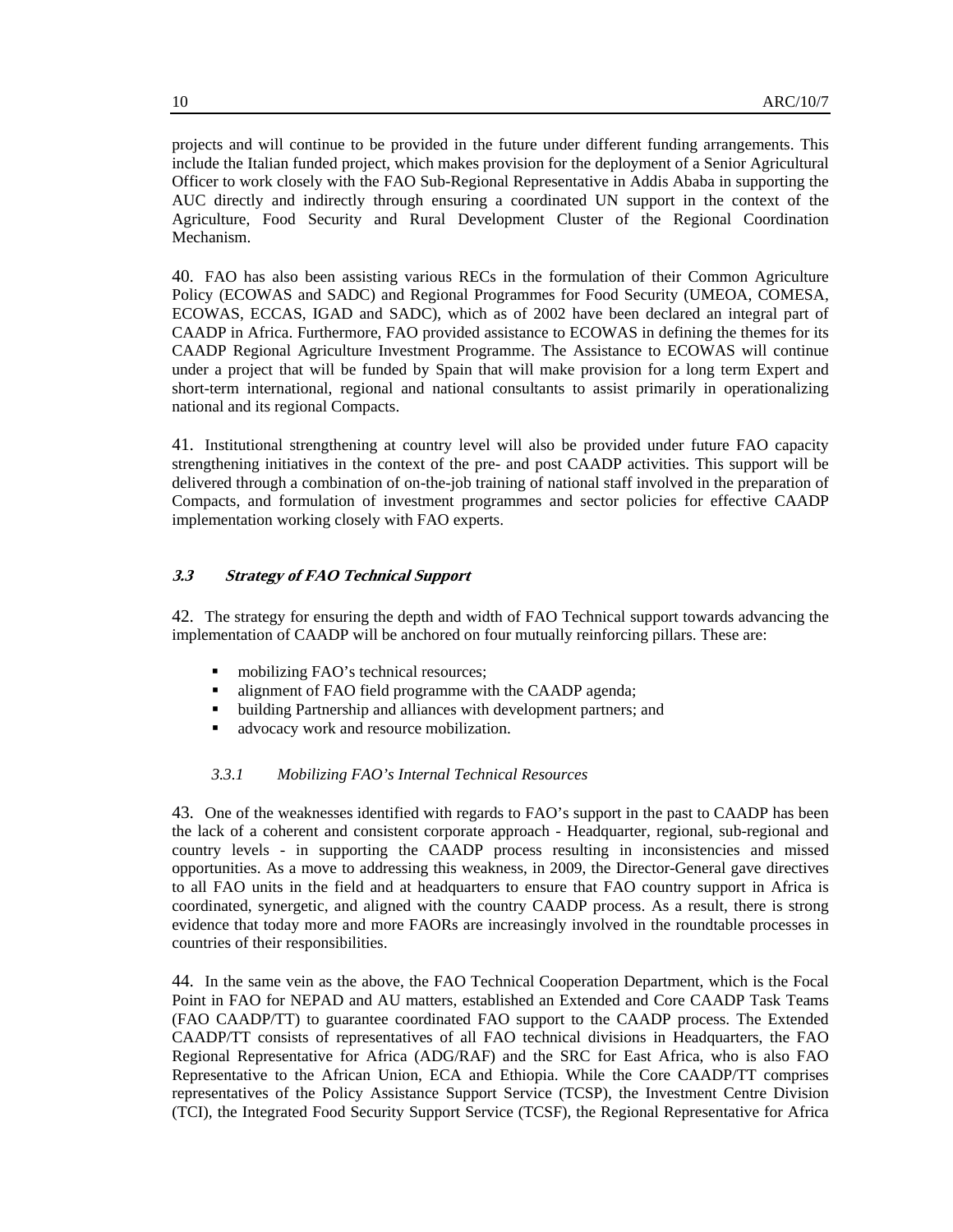and the SRC for East Africa. The Core Team meets regularly, at times weekly - to review initiatives and progress of FAO support to the CAADP process - and the Extended Team meets about once in three months.

45. The FAO CAADP/TT approach has already proven to be an effective instrument for mobilizing and coordinating FAO support to the CAADP continental, sub-regional and national agenda.

#### *3.3.2 Alignment of FAO field programme with the CAADP agenda*

46. Following up to the Director-General's directive that led to the establishment of the FAO CAADP/–TT, the Policy and Programme Development Support Division (TCS), undertook a mapping exercise to assess the nature and magniture of FAO technical assistance programme in Africa, and how it relates to the four CAADP Pillars. The generalized picture that emerged from the survey was as follows:

- o various FAO units are providing technical assistance in Africa to significantly different extents in terms of number of projects, size and the geographical spread. This ranges from Units with one project covering only one country, to Units with a maximum of 64 projects covering the entire continent: in terms of budget, the divisional project portfolio ranged from USD2.3 million to USD860 million;
- o the FAO National and Regional Programmes for Food Security, which is a declared component of the CAADP agenda, boasts of USD780 million envelop of which two national programmes (Tanzania and Nigeria) are each over USD260 million;
- o most, except two, Units stated that their projects are in support of one or more of the four CAADP pillars, albeit only few of them indicated to have direct contact with NPCA or attempted to synchronise their activities with the CAADP priorities; and
- o there seemed to be some areas of overlap in project activities supported by different FAO Units, that calls for further analysis, discussion and sharing of information among the Units concerned in order to establish the nature, reason and extent of the overlaps and improve synergy.

#### *3.3.3 Building Partnership and alliances in support of CAADP implementation*

47. FAO has continuously strived to build partnership and alliance with the view of ensuring maximum, coordinated and synergetic support to CAADP implementation in line with the Paris Declaration of Aid Effectiveness and the Accra Agenda for Action. This goal is being achieved by becoming actively engaged, at times playing a leading role, in four partnership building mechanisms.

48. **First**: FAO is a convenor of the Agriculture, Food Security and Rural Development Cluster (AFSRDC) of the UN Regional Coordination Mechanism (RCM), for which the overall UNECA. AFSRDC's specific mandate is to ensure a robust and harmonized UN system-wide support to the AU and NEPAD food security and agriculture development agenda. The Cluster meets at least twice a year to prepare Cluster Work Plans, review developments and prepare progress and annual report for presentation at the annual RCM meeting.

49. **Second**: FAO is an active member of the CAADP Task Team (CAADP/TT) of the Global Donor Platform for Rural Development (GDPRD). The CAADP/TT-GDPRD meets weekly via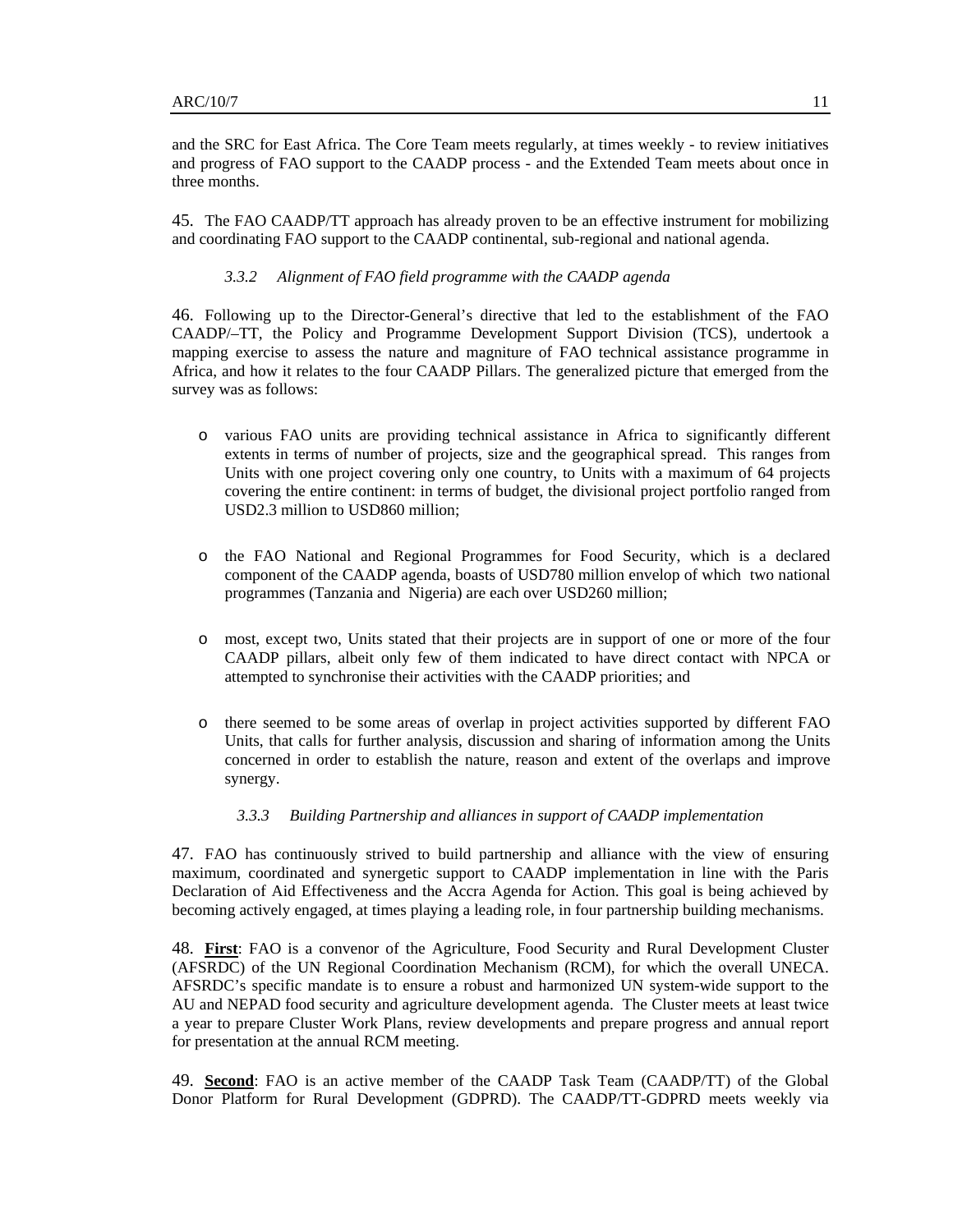video-telephone conferences and physically either on the margins of important events or in meetings that are exclusively organized to discuss ways and means of supporting CAADP implementation. In this context, the CAADP/TT prepares and adopts road maps and operational guidelines, such as the "*Guideline for Donor Support to CAADP Process at a Country-Level"* that was adopted at the CAADP/Partnership Platform meeting held in Abuja from 9-10, November 2009. FAO is represented in these fora by the Investment Centre (TCI) and TCS. It has so far been the most active and productive forum for partnership building.

50. **Third**: This MDG Initiative, which was launched by the UN Secretary-General to identify effective mechanisms for implementing MDG commitments, is yet another partnership in which FAO is active. The initiative has a three-tier management structure: a Steering Group, a Working Group and support Thematic Working Groups. FAO and the AU coordinate the Thematic Group on Agriculture and Food Security with support from AfDB and WB. This could have been an important vehicle for coordinated and synergetic support to agriculture development in Africa, and specifically to CAADP. However, the Thematic Group meets rarely, but in its first meeting that was held in Rome in February 2008, it unanimously recommended to support the accelerated implementation of CAADP. The meeting further recommended for a massive increase in funding for agriculture and food security, using existing funding mechanisms and, if deemed necessary, through establishing new financing mechanisms, whose operational modalities would be guided by the Paris Declaration on Aid Effectiveness.

51. **Fourth**: The fourth platform for partnership building is the FAO Initiative on Soaring Food Prices (ISFP), which was launched by the FAO Director-General in December 2007 to address the impact of rising food prices on the most vulnerable groups in the most affected countries. The main objective of the initiative was to support access to production inputs by small farmers, especially those who are net food buyers, and who, for reasons of market failure or poverty, use inputs such as seed and fertilizer in suboptimal amounts. In Africa, ISFP was implemented within the framework of CAADP-Pillar III and with active involvement and support of AU, NEPAD and the RECs. The main FAO partners in the implementation of ISFP have been WFP, IFAD WB, AfDB and other multilateral agencies.

# *3.3.4 Advocacy and resource mobilization*

52. As a global Organization, achieving food security for all is at the heart of FAO's efforts in supporting CAADP implementation. In this context, FAO organizes Summits, Conferences and High-level meetings to mobilize political and financial support to combat hunger and poverty globally and in Africa. FAO also supports and participates in, and avails its expertise and technical skills to, global meetings organized to address food security and agriculture development issues.

53. FAO will also support the AU initiatives to foster South-South Cooperation with non-traditional development partners such as Brazil, China, India, Turkey and Venezuela and others. It will assist NEPAD and the AU, in collaboration with other development partners, to monitor progress in the disbursement of the USD20 billion pledged in the context of the L'Aquila Food Security Initiative (AFSI) by donors, and specifically how far Africa has benefited from these funds in the context of the Global Agriculture and Food Security Program (GAFSP). The GASFP was established as a multilateral mechanism to assist in the implementation of the L'Aquila commitments.

54. FAO has already mobilized and will continue to mobilize internal and external resources to finance technical assistance to countries and RECs in advancing CAADP implementation. The first source of financing for these efforts is the Country and Sub-Regional FAO Representatives. They are empowered to approve TCP facility projects, albeit the amount involved is limited. FAO also mobilizes funding from development partners, and in this regard Italy, Spain and the European Union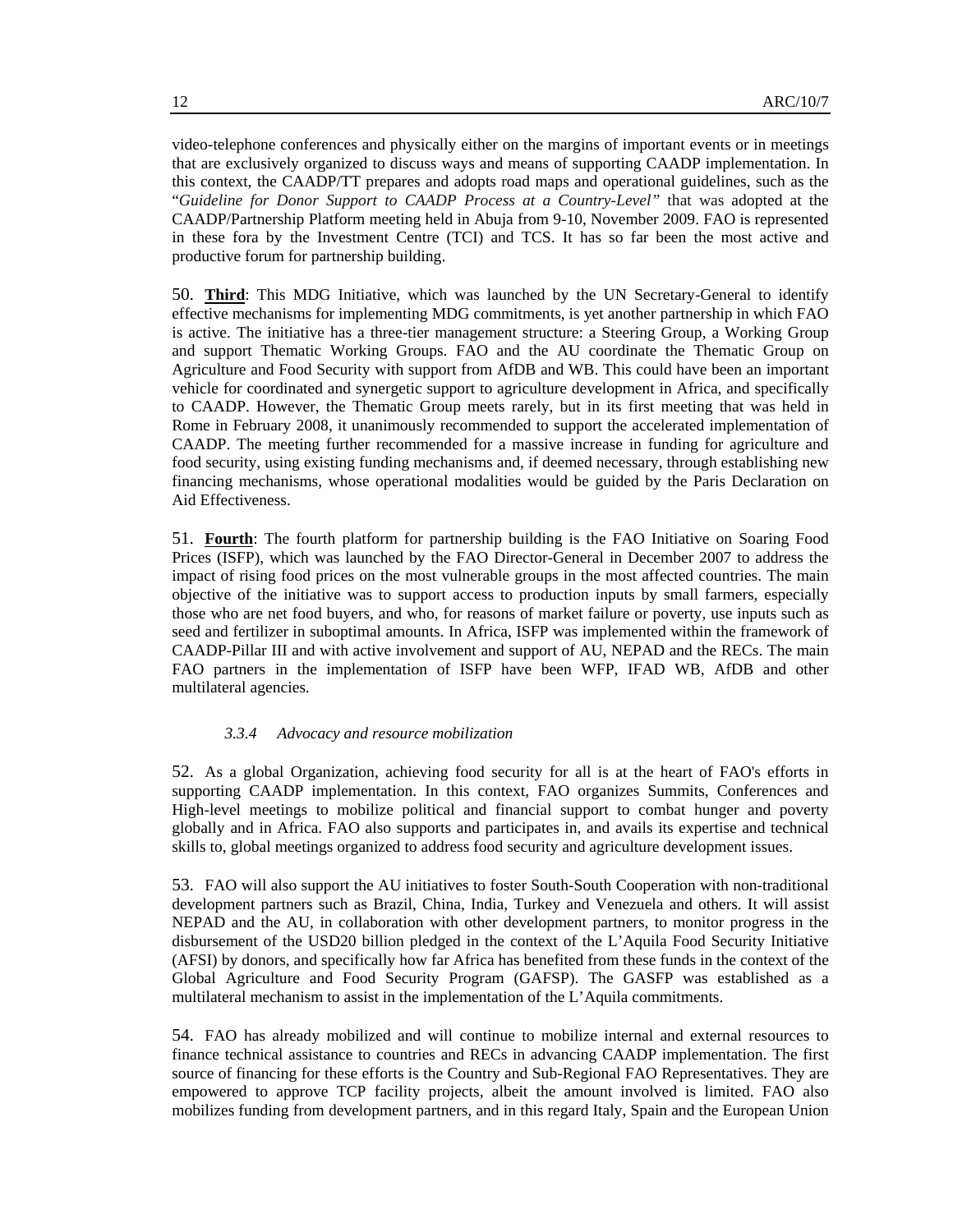have been generous. The resources mobilized from donors will particularly be targeted for post-Compact support and institutional capacity building. While the resources under possible TCP projects could be utilized in support of preparatory work for the CAADP roundtable meetings.

## **3.4 Challenges on the way forward**

55. There has been significant progress in the CAADP implementation process over the last couple of years. However, a number of challenges remain to be addressed for a successful and effective takeoff CAADP implementation both at national and regional levels. Unless these challenges are addressed the principles of NEPAD could be compromised and FAO technical assistance could be ineffective.

56. The first challenge is ensuring Government commitment and ownership of the NEPAD/CAADP initiative. As of end of 2008, more than five years since the approval of CAADP, only seven countries have achieved the ten percent Maputo budget target. Governments cannot claim ownership unless they live up to their commitments. There is therefore a risk that NEPAD and CAADP, like many previous initiatives, will end up becoming donor driven as long as long as donors lead the process of its formulation and foot the lion share of the programme funding.

57. The second challenge is lack of awareness by local stakeholders on the principles, objectives and targets of CAADP. In a meeting that was convened by NEPAD and the Association of European Parliamentarians in Cape Town in March 2007 for African members of parliament and regional civil society organizations, it was revealed that almost all African parliamentarians had no knowledge of the Maputo ten percent budgetary commitment. There is also evidence of lack of alignment and coordination between the CAADP roundtable process and other ongoing and pipeline agriculture development programmes. These may lead to a multiple and fragmented national agriculture programmes that will result in duplications with resultant wastage of precious human and financial resources. In this regard an effective government ownership and leadership, combined with good understanding and buy-ins by all national stakeholders, is imperative for successful and coordinated CAADP implementation.

58. Thirdly, FAO assistance is provided on demand driven basis. As such, in order for FAO to be involved in one or more aspects of the CAADP implementation process – preparation for Compact signing, formulation of investment programmes and policy adjustments, and monitoring and evaluation – it requires receiving formal and timely request from governments, RECs and NPCA. As previously stated the current plan is to assist 11 countries in operationalizing their Compacts, but where and when this assistance will be provided depends on the number and timing of requests received from countries, which as stated above will be met following the principle of "first-come first-served". However, if timely request is not received, the targeted number of countries which FAO is set to assist might not be reached.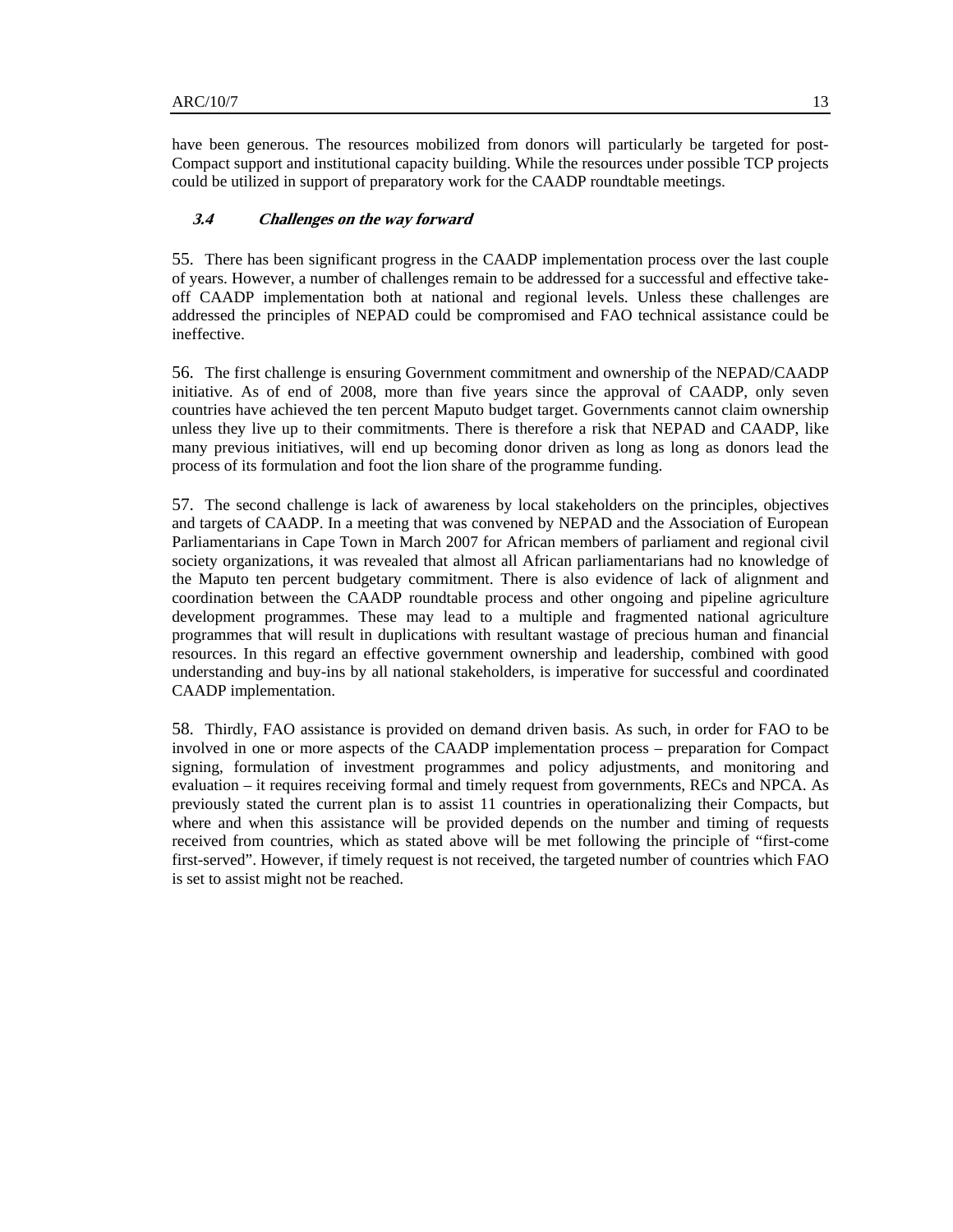# **Annex:** *LIST OF ACRONYMS*

| <b>AMCOW</b>   | African Ministerial Conference on Water                      |
|----------------|--------------------------------------------------------------|
| <b>ADG</b>     | <b>Assistant Director-General</b>                            |
| AfDB           | <b>African Development Bank</b>                              |
| <b>AFSRDC</b>  | Agriculture, Food Security and Rural Development Cluster     |
| ASDP           | <b>Agricultural Sector Development Programme</b>             |
| AU             | African Union                                                |
| <b>AUC</b>     | <b>African Union Commission</b>                              |
| <b>BIPPs</b>   | Bankable Investment Project Profiles                         |
| <b>CAADP</b>   | Comprehensive Africa Agriculture Development Programme       |
| CAADP/TT       | <b>CAADP</b> Task Team                                       |
| <b>CEMAC</b>   | Communauté Economique et Monétaire de l'Afrique Centrale     |
| <b>CEN-SAD</b> | <b>Community of Sahel-Saharan States</b>                     |
| <b>CEO</b>     | <b>Chief Executive Officer</b>                               |
| <b>COMESA</b>  | Common Market for Eastern and Southern Africa                |
| DREA           | Department for Rural Economy and Agriculture                 |
| ECA            | Economic Commission for Africa                               |
| <b>ECCAS</b>   | Economic Community of Central African States                 |
| <b>ECOWAS</b>  | Economic Community Of West African States                    |
| FAO            | Food and Agriculture Organization                            |
| <b>FAORs</b>   | FAO Country Representatives                                  |
| FARA           | Forum for Agricultural Research in Africa                    |
| <b>GAFSP</b>   | Global Agriculture and Food Security Programme               |
| <b>GDPRD</b>   | Global Donor Platform for Rural Development                  |
| HSG            | Heads of State and Government                                |
| <b>HSGIC</b>   | NEPAD Heads of State and Government Implementation Committee |
| IFAD           | <b>International Fund for Agricultural Development</b>       |
| <b>IFPRI</b>   | <b>International Food Policy Research Institute</b>          |
| <b>IGAD</b>    | Intergovernmental Authority on Development                   |
| IOC            | <b>International Olympic Committee</b>                       |
| ISFP           | Initiative on Soaring Food Prices                            |
| <b>MAP</b>     | Millennium Partnership for the African Recovery Programme    |
| MDG            | Millennium Development goal                                  |
| <b>NEPAD</b>   | New Partnership for Africa's Development                     |
| <b>NMTEFs</b>  | National Medium-Term Expenditure Frameworks                  |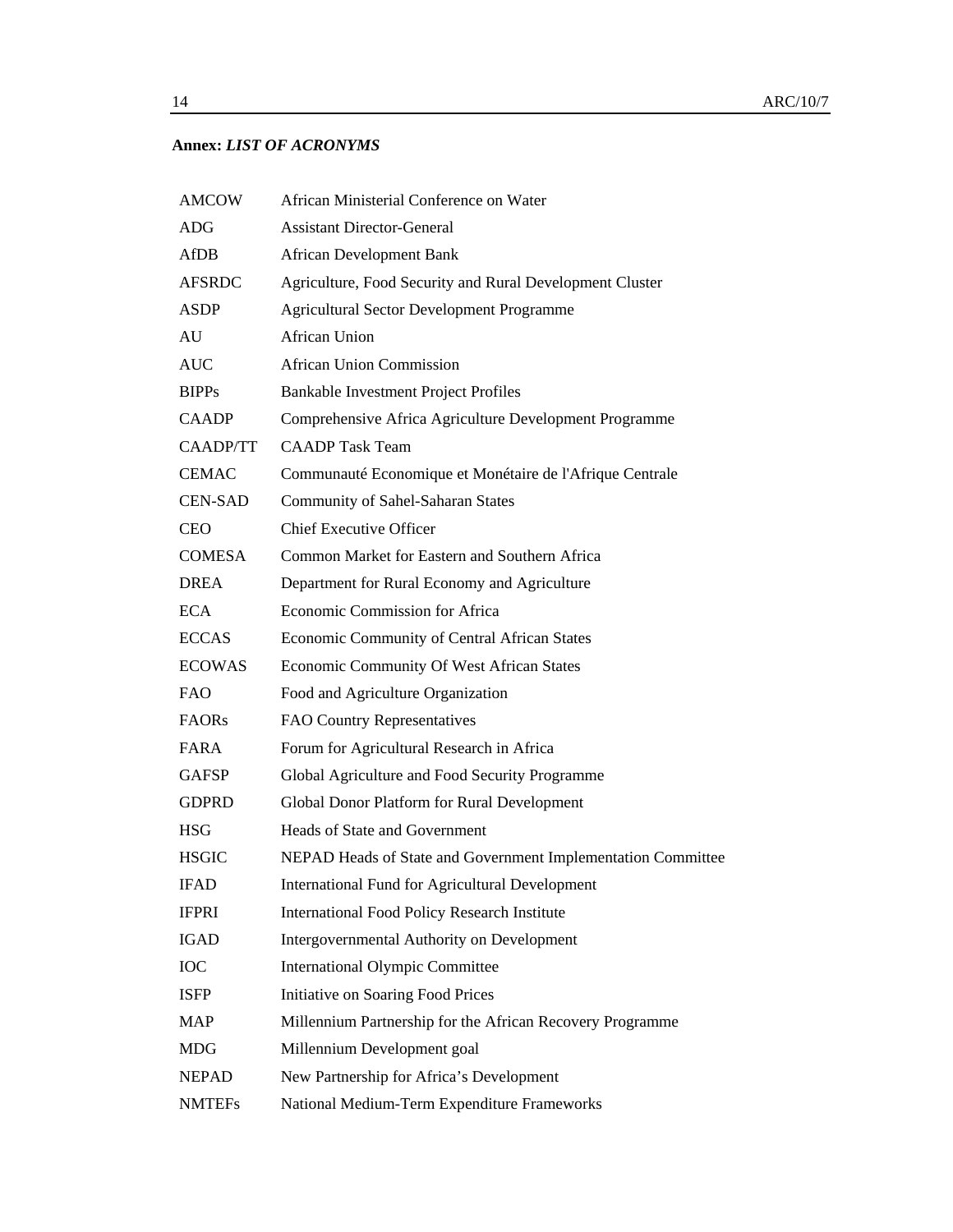| <b>NMTIPs</b> | National Medium-Term Investment Programmes              |
|---------------|---------------------------------------------------------|
| <b>NPCA</b>   | <b>NEPAD Planning and Coordinating Agency</b>           |
| <b>NPFS</b>   | National Programme for Food Security                    |
| <b>NSADP</b>  | National Sustainable Agriculture Development Plan       |
| <b>RAIP</b>   | Regional Agricultural Investment Programme              |
| <b>RCM</b>    | <b>Regional Coordination Mechanism</b>                  |
| <b>RECs</b>   | <b>Regional Economic Communities</b>                    |
| RIP           | Regional Implementation Plan                            |
| <b>RPFS</b>   | Regional Programme for Food Security                    |
| <b>RRA</b>    | Regional Representative for Africa                      |
| <b>SADC</b>   | Southern African Development Community                  |
| <b>SPFS</b>   | Special Programme for Food Security                     |
| <b>SRCs</b>   | <b>Sub-Regional Coordinators</b>                        |
| <b>SSC</b>    | South-South Cooperation                                 |
| <b>TCDC</b>   | <b>Technical Cooperation among Developing Countries</b> |
| <b>TCI</b>    | <b>Investment Centre Division</b>                       |
| <b>TCP</b>    | <b>Technical Cooperation Programme</b>                  |
| <b>TCS</b>    | Policy and Programme Development Support Division       |
| <b>TCSF</b>   | <b>Integrated Food Security Support Service</b>         |
| <b>UEMOA</b>  | Union Economique et Monétaire Ouest-Africaine           |
| <b>UMA</b>    | Union du Maghreb Arabe                                  |
| UN            | <b>United Nations</b>                                   |
| <b>UNDP</b>   | United Nations Development Programme                    |
| <b>UNICEF</b> | <b>United Nations Children's Fund</b>                   |
| <b>UTF</b>    | <b>Unilateral Trust Fund</b>                            |
| WВ            | World Bank                                              |
| <b>WFP</b>    | World Food Programme                                    |